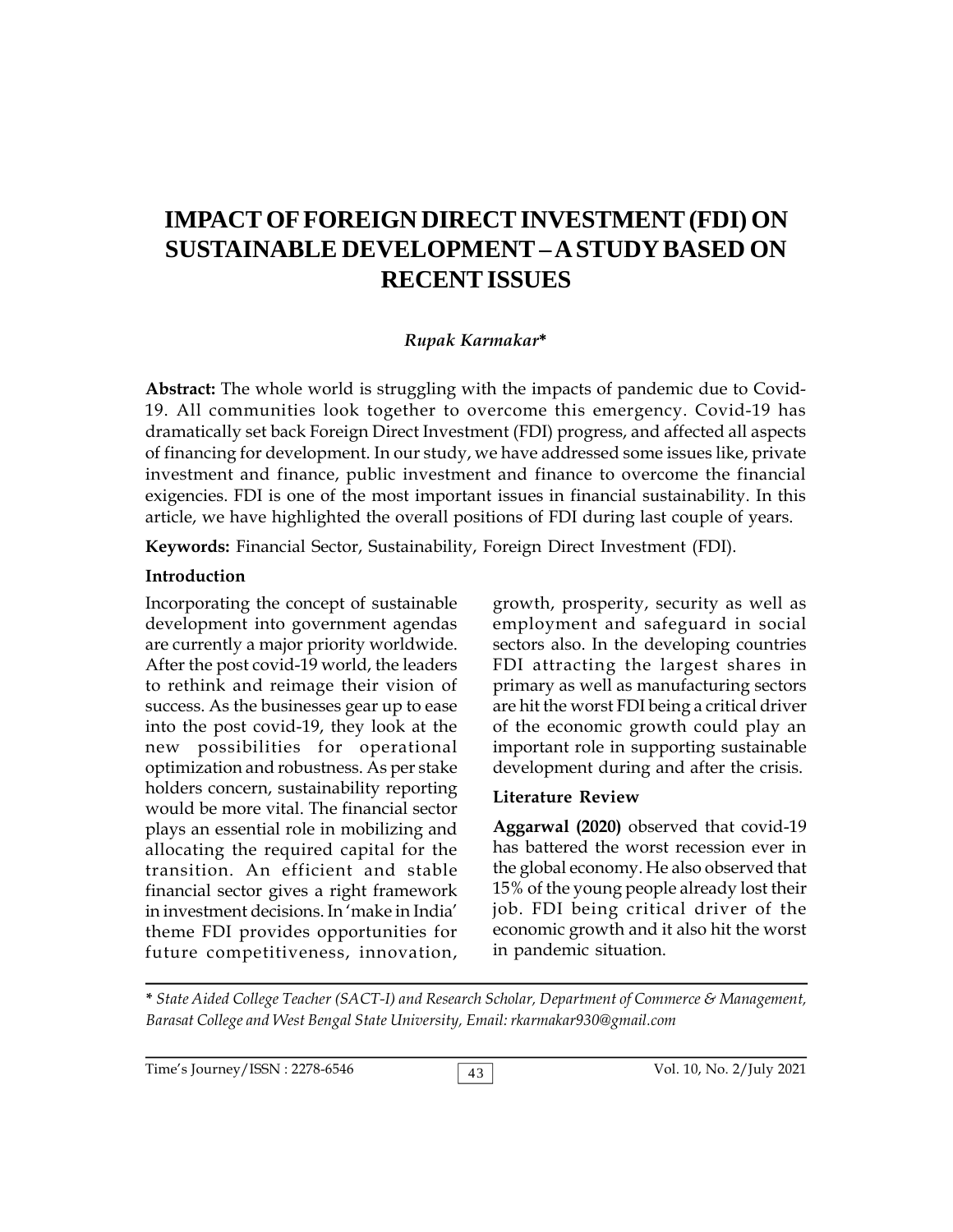**Al Ahbabi and Nobanee (2020)** discussed that financial management is one of the important tool that promotes sustainable business practices. This article focused on some issues like address risk that impact on corporate sustainability, corporate sustainability reporting disclosure and also promoting sustainable development in the long term of a business.

**Sharif and Kaushal (2018)** opined that financial improvement conveys alongside itself expenses to the countries in the shape of environmental degradation. They have been made to explore the existing literature on the green finance and future scope of green finance in India.

# **Objectives**

In this paper FDI is depicted a few suitable elements. FDI is identified as one of the important factors in development

# **Overview of Industrial Production**

of our economy and also a source of sustainability in future context. The fundamental objective of their study is to build up economic growth at grass root level of the country. Hence, this study has the following specific objectives:

1) To highlight the situation of Foreign Direct Investment in present context.

2) To identify the financial instruments that is focused on sustainable development.

# **Methodology**

This article conducted with the help of published reports and policy document on Reserve Bank of India and other GOI annual report. The literature review in this study mainly focuses on sustainable development on finance. We use descriptive statistics and other statistical tools like correlation co-efficient on various financial instruments to find out the suitable result as we expected.

| Table - 1 : Annual Growth of Index of Industrial Production (IIP) since the year |  |
|----------------------------------------------------------------------------------|--|
| 2015-16. (Figure in Percent)                                                     |  |

| <b>Particulars</b>        | 2015-16 | 2016-17 | 2017-18 | 2018-19 | 2019-2020 | 2020-2021<br>(Apr to Oct) |
|---------------------------|---------|---------|---------|---------|-----------|---------------------------|
| Mining                    | 4.3     | 5.3     | 2.3     | 2.9     | 1.6       | $-13.3$                   |
| Manufacturing             | 2.8     | 4.4     | 4.6     | 3.9     | $-1.4$    | $-19.7$                   |
| Electricity               | 5.7     | 5.8     | 5.4     | 5.2     | 1.0       | $-5.6$                    |
| <b>Primary Goods</b>      | 5       | 4.9     | 3.7     | 3.5     | 0.7       | $-12.7$                   |
| Capital Goods             | 3       | 3.2     | 4.0     | 2.7     | $-13.9$   | $-34.5$                   |
| <b>Intermediate Goods</b> | 1.5     | 3.3     | 2.3     | 0.9     | 9.1       | $-19.6$                   |
| Infrastructure            | 2.8     | 3.9     | 5.6     | 7.3     | $-3.6$    | $-20.8$                   |
| /Construction Goods       |         |         |         |         |           |                           |
| <b>Consumer Durables</b>  | 3.4     | 2.9     | 0.8     | 5.5     | $-8.7$    | $-31.7$                   |
| Consumer non-durables     | 2.6     | 7.9     | 10.6    | 4.0     | $-0.1$    | $-5.9$                    |

*Source: Annual Report-2020-21, GOI, ministry of Commerce and Industry, Department for Promotion of Industry & Internal Trade.*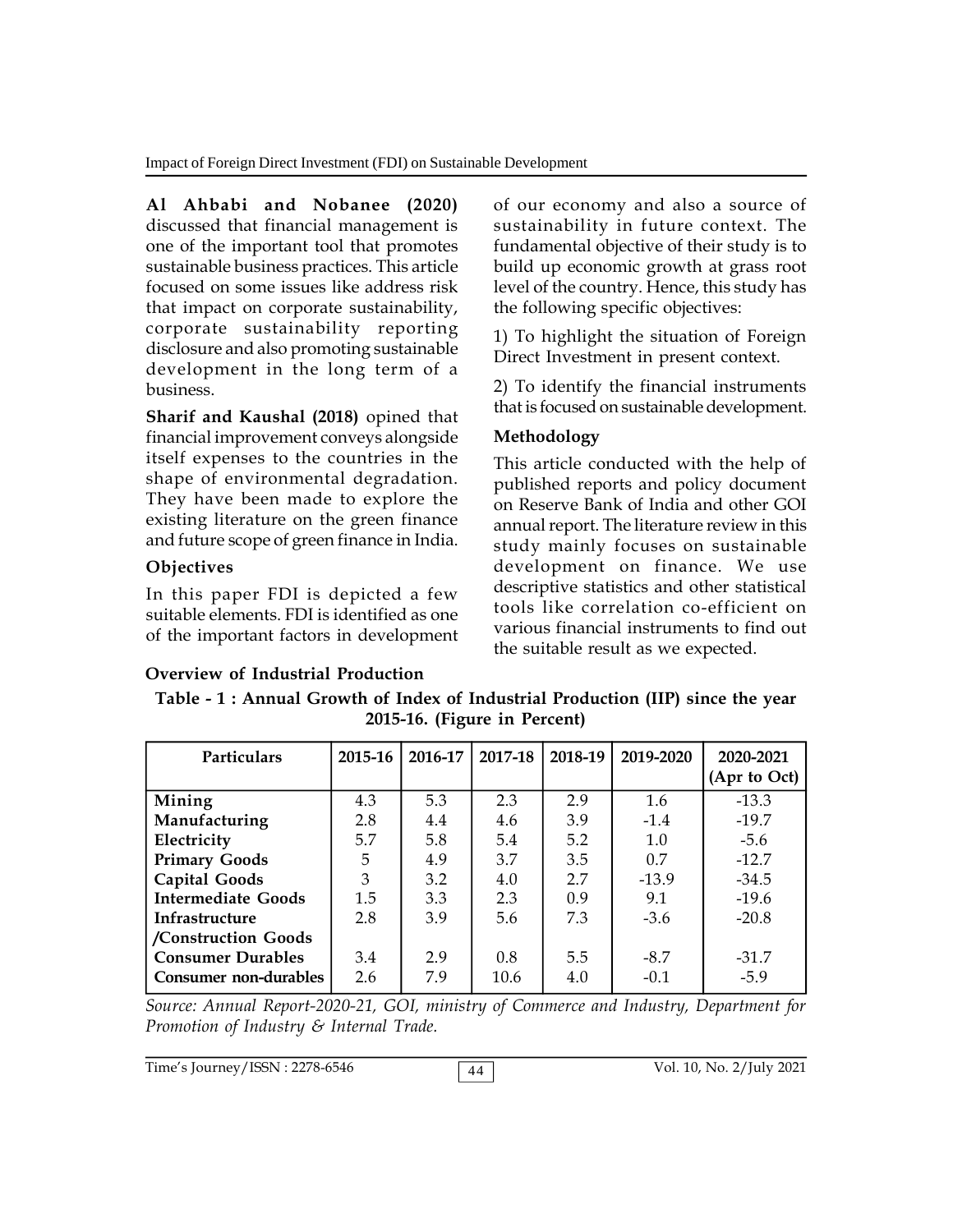It has been observed from the Table-1 that, annual growth of Mining since 2015-16 to 2019-20 were 4.3, 5.3, 2.3, 2.9 and 1.6, but in 2020-21 after covid-19 the growth rate of mining was declined by 13.3, it was huge set back in case of mining sector. In case of Manufacturing sector, the annual growth from 2015-16

**Core Industries and its Growth**

to 2019-20 were 2.8, 4.4, 4.6, 3.9, -1.4 but in 2020-21 the growth rate was declined by -19.7. Another part the capital goods and consumable durables goods were badly affected during covid-19 pandemic. These two sector growths were declined by more than 30 percent such as -34.5 and -31.7 percent respectively.

# **Sector 2015-16 2016-17 2017-18 2018-19 2019-20 2020-21 (Apr to Oct) Coal** 4.8 3.2 2.6 7.4 -0.4 -3.6 **Crude Oil** -1.4 -2.5 -0.9 -4.1 -5.9 -6.1 **Natural Gas**  $\begin{array}{|c|c|c|c|c|c|} \hline -4.7 & -1.0 & 2.9 & 0.8 & -5.6 & -12.5 \ \hline \end{array}$ **Refinary Products** 4.9 4.9 4.6 3.1 0.2 -16.4 **Fertilizers** | 7 | 0.2 | 0.03 | 0.3 | 2.7 | 4.1 | **Steel** -1.3 10.7 5.6 5.1 3.4 -22.8 **Cement** 4.6 -1.2 6.3 13.3 -0.9 -21.3 **Electricity**  $\begin{array}{|c|c|c|c|c|c|} \hline 5.7 & 5.8 & 5.3 & 5.2 & 0.9 & -5.6 \ \hline \end{array}$

|  |  | Table-2: Growth of Index of Eight Core Industries (Figure in Percent) |  |
|--|--|-----------------------------------------------------------------------|--|
|  |  |                                                                       |  |

*Source: Annual Report-2020-21, GOI, ministry of Commerce and Industry, Department for Promotion of Industry & Internal Trade.*

From the above table it has been seen that, some particular sector like coal, crude oil, natural gas, refinery products, fertilizers, steel, cement and electricity also badly affected during pandemic. After covid-19 pandemic the growth rate of such eight core industries were decreased by -3.6, -6.1, -12.5, -16.4, -22.8, -21.3 and -5.6 percent respectively. Positive growth was seen only fertilizer sector in during pandemic. But other industries were badly affected during covid-19 pandemic.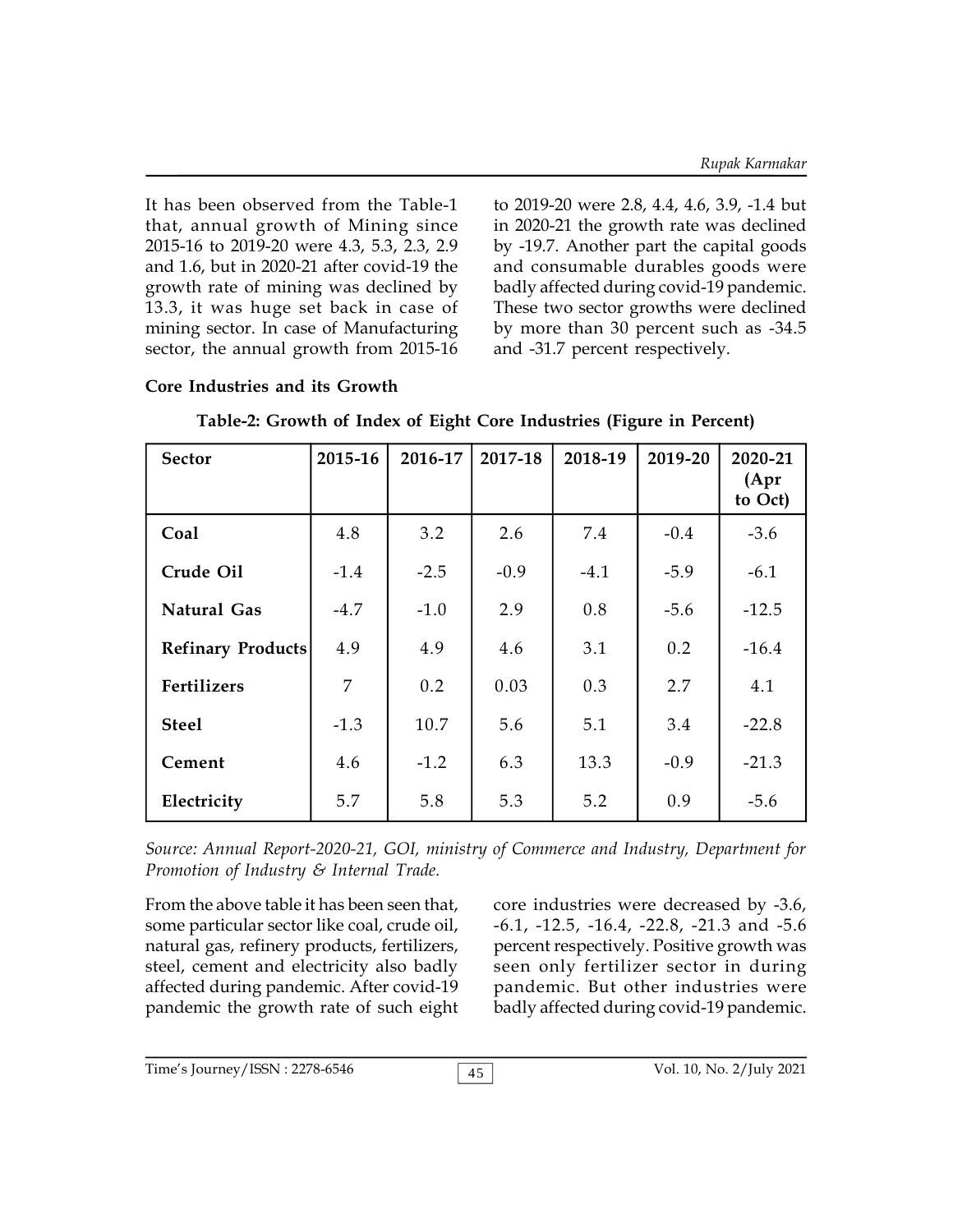Impact of Foreign Direct Investment (FDI) on Sustainable Development

### **Flow of Foreign Direct Investment**

**Table-3: Sector Wise Inflow of Foreign Direct Inflow (Figure in US Million)**

| Item                                        | 2015-16 | 2016-17 | 2017-18 | 2018-19 | 2019-20 |
|---------------------------------------------|---------|---------|---------|---------|---------|
| Manufacturing                               | 8439    | 11972   | 7066    | 7919    | 8153    |
| <b>Communication Services</b>               | 2638    | 5876    | 8809    | 5365    | 6838    |
| Retail & Wholesale                          | 3998    | 2771    | 4478    | 4311    | 4914    |
| <b>Financial Services</b>                   | 3547    | 3732    | 4070    | 6372    | 4326    |
| <b>Computer Services</b>                    | 4319    | 1937    | 3173    | 3453    | 4104    |
| <b>Business services</b>                    | 3031    | 2684    | 3005    | 2597    | 3684    |
| Restaurant & Hotels                         | 889     | 430     | 452     | 749     | 2546    |
| <b>Transport</b>                            | 1363    | 891     | 1267    | 1019    | 2333    |
| Construction                                | 4141    | 1564    | 1281    | 2009    | 1937    |
| Electricity & other Energy                  | 1364    | 1722    | 1870    | 2427    | 1906    |
| <b>Real state Activities</b>                | 112     | 105     | 405     | 213     | 564     |
| <b>Education, Research</b><br>& Development | 394     | 205     | 347     | 736     | 528     |
| Misc. Services                              | 1022    | 1816    | 835     | 1226    | 443     |
| Mining                                      | 596     | 141     | 82      | 247     | 217     |
| Others                                      | 215     | 470     | 226     | 102     | 137     |

*Source: Annual Report-2019-20, GOI, ministry of Commerce and Industry, Department for Promotion of Industry & Internal Trade.*

From the Table-3, we have been analyzed the sector wise inflow of foreign direct investment from 2015-16 to 2019-20. It has been seen that the important sector like manufacturing, retail & whole sale, construction, electricity and other energy and financial services were huge contribution from foreign direct

investment. From 2015-16 to 2019-20, direct investment in manufacturing sector were 8439, 11972, 7066, 7919 and 8153 US million dollar.

# **Conclusion**

Foreign direct investment (FDI) leads to the long term growth of the economy. It